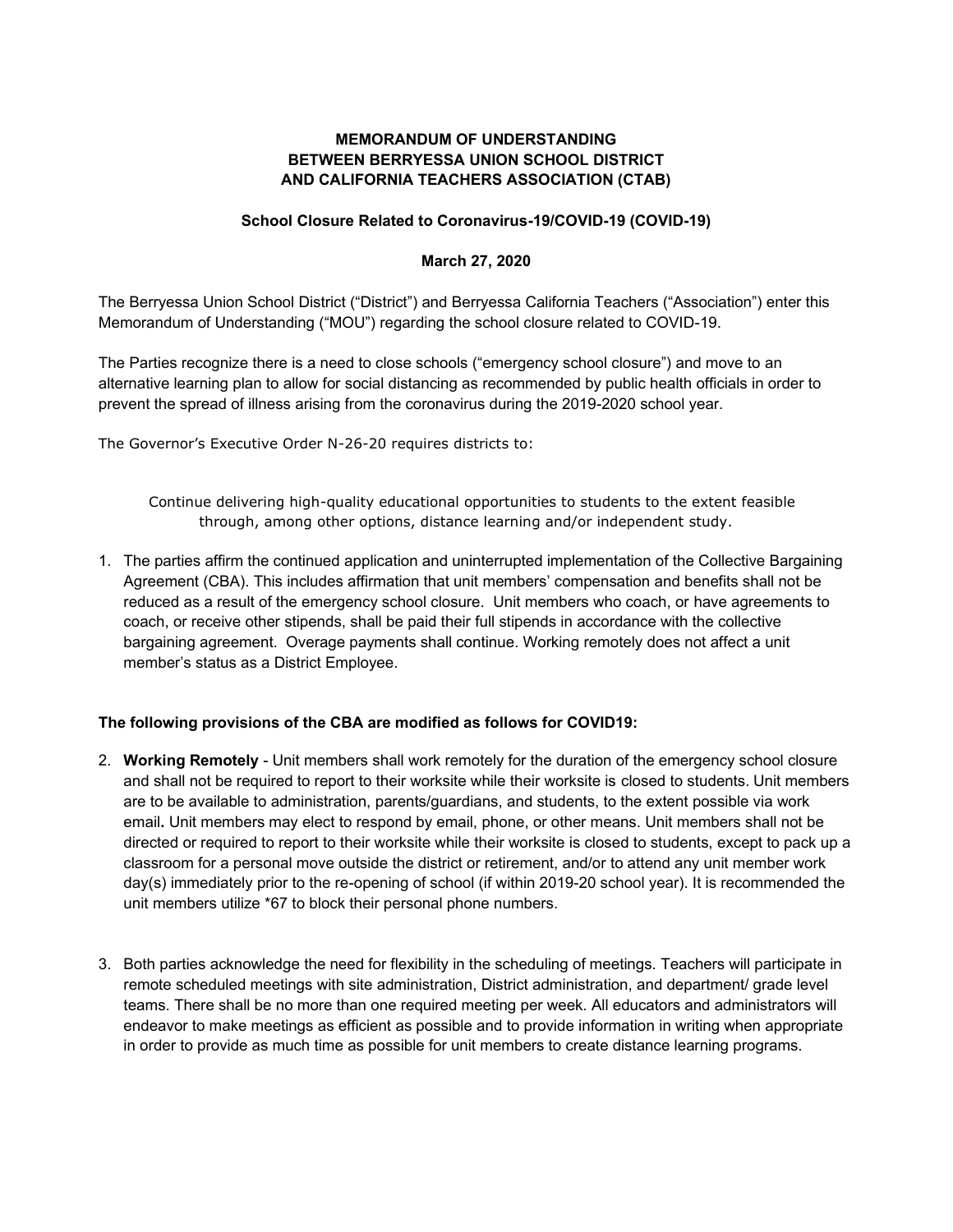4. **Distance Learning** - Distance learning shall be provided to students and may include enrichment, engagement, review, and exposure to new standards-based content. Teachers will continue to have academic freedom and the professional responsibility to determine the best way for their students to continue learning. At the option of the unit member, based on their professional judgment, technological capacity, and position, the unit member can opt to deliver Distance Learning via District system platforms, other online platforms, email lessons, or other means. By way of example only, this can be distance learning via technology or paper-based activities, including use of regular workbooks/materials from the adopted curriculum, if already in students' current possession or if available online.

If the unit member chooses to use online learning, the unit member shall use District system platforms (ie: Google Classroom) and/or other methods already established in their classroom prior to the school closures. Unit members will be provided optional training and may request additional training for the use of technology for the purposes of distance learning.

The activities provided will not require summative assessments or grading until there is guidance from the Santa Clara County Office of Education and/or California Department of Education guidance. If such guidance is not received by May 1, 2020, the District will provide guidance regarding student grades to ensure students are held harmless under the current COVID-19 climate.

Unit members shall not be required to submit lessons via video, either recorded or live, to administration or students. Unit members have professional discretion to interact with students via live video abiding by the Telecommunications - Use Agreement (Electronic Information Resource Agreements), Board Policy 4040 Employee Use of Technology, and Board Policy 4219.21 Professional Standards. Unit members will have access to training regarding the safeguards when engaging with video platforms**.** 

Unit members are not required to utilize personal devices, internet, or data plans in order to provide Flexible Learning nor are unit members required to provide such instruction in a manner which might reasonably threaten their personal privacy.

- 5. **Special Education** The parties agree to meet in person or remotely as needed to address implementing guidance from the California Department of Education as well as the United States Department of Education in order to provide equitable and appropriate education for students with special needs.
- 6. **Evaluations**  Evaluations shall be completed not later than 30 days before the end of the 2019-2020 school year (May 5, 2020) and shall be finalized based on the observations, data, etc. gathered prior to the closing of schools subject to the following exception. Based on individualized circumstances, upon unit member request and with the written agreement of the unit member's evaluator, the 2019-2020 evaluation cycle may be carried over to be completed in the 2020-2021 school year in a manner agreed to by the evaluator and member. If such agreement is not achieved, the "Problem Solving Procedures" in section 15.13 of the CBA shall apply.

 All timelines and deadlines related to teacher support plans - formal, informal or by any other designation – shall be and are hereby suspended. Resumption of such plans shall be agreed to by the evaluator and the affected unit member when schools are reopened for regular student instruction. If such agreement is not achieved, the "Problem Solving Procedures" in section 15.13 of the CBA shall apply.

Unit members shall not be evaluated on the manner and means with which they engage in distance learning during the period of school closure and as addressed in this MOU. Rather, teachers shall be held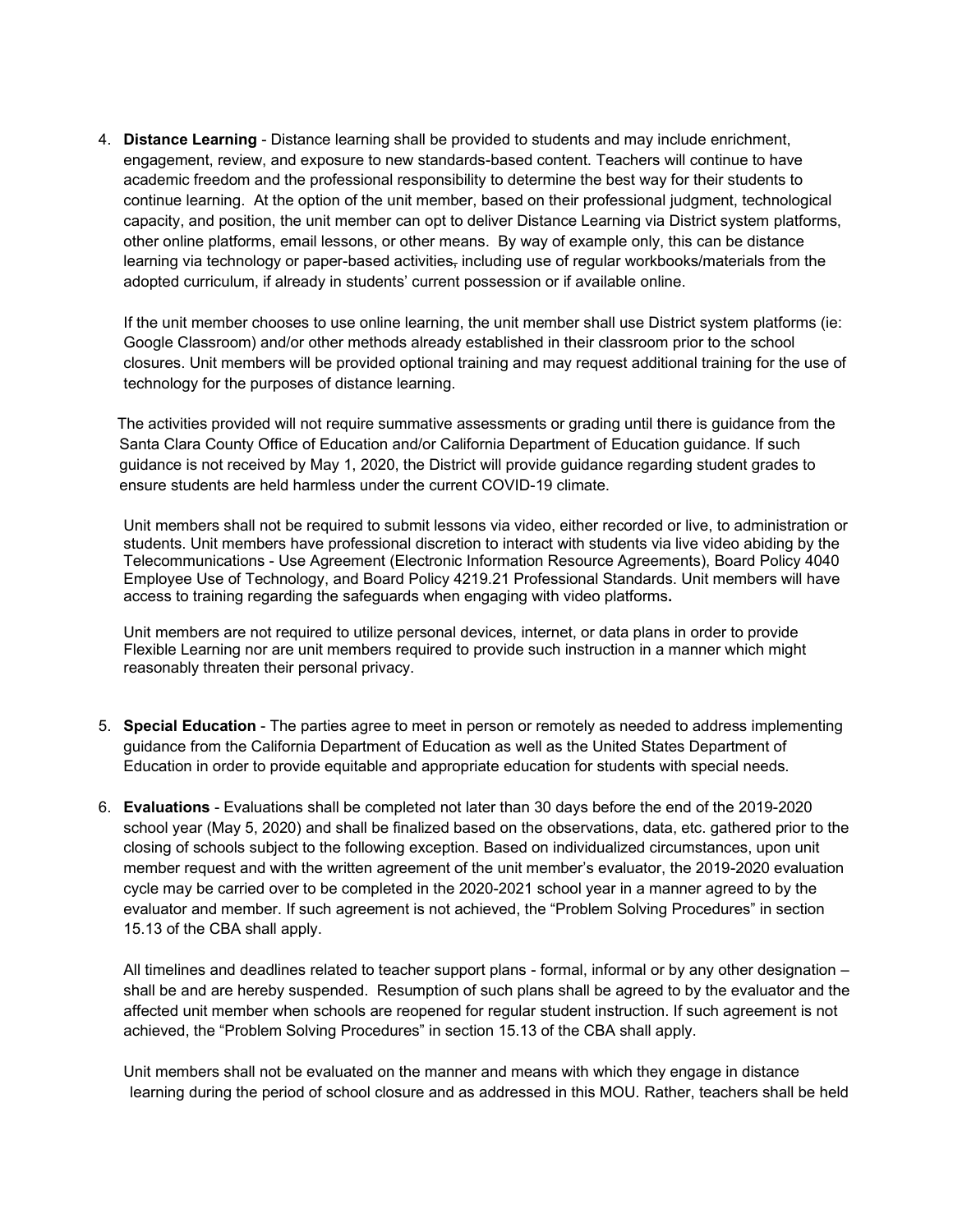to the same standards of professionalism they have always aspired to meet and which applied prior to school closure.

- 7. **Discipline** As stated above, Article 8 of the CBA ("unit members shall not be disciplined without just cause") remains in full force and effect.
- 8. **Waiver** The District shall submit a "certification" pursuant to Education Code section 41422 as provided on the Governor's Executive Order N-26-20 (paragraph 4) and take any other legal actions available in order to mitigate the loss of ADA funding.

Unit members shall not be individually liable and shall be held harmless and indemnified by the District according to law for Distance Learning.

- 9. **Reopening Schools** Upon the State/County/District determination that schools are safe to re-open, a minimum of one day on the established unit member work calendar shall be designated as a workday for all unit members immediately prior to the resumption of student attendance. The District shall ensure to the best of its ability subject to available product resources, including hand sanitizer, that all school sites are adequately sanitized before unit members return and shall ensure that all sinks (including those located in staff break rooms, all bathrooms, cafeterias/kitchens, classrooms, and janitorial closets) are functioning with hot water and kept stocked with soap and paper towels. Hand sanitizer shall be provided for every classroom without a sink, workroom, workstation (for those unit members who do not have a traditional classroom), office, and cafeteria.
- 10. **Adjunct Duty** Unit members shall not be required to make up adjunct duty or committee assignments missed as a result of the emergency school closure. Adjunct duty, district and/or site committees scheduled during the closure are canceled and will not be rescheduled.
- 11. **Leaves** Unit members who have been exposed to the coronavirus and are required to be quarantined, "sheltered in place," or who self-quarantine based on medical advice or governmental recommendations/directives shall remain in paid status and not have days deducted from the member's sick, personal, or extended illness leave for the duration of their illness. This provision shall take effect beginning March 16, 2020.
- 12. Assignment, Transfer, and Filling of Vacancies– All provisions of this article shall be followed.
- 13. In the event the State of California deems the need for alternative requirements for schools in response to COVID-19, the parties agree to immediately initiate negotiations on the negotiable impacts.
- 14. The parties share joint interests in keeping communications open and working collaboratively for the benefit of students, staff, and the District community as events continue to unfold during the coronavirus outbreak.
- 15. The Parties understand the coronavirus (COVID-19) pandemic situation is very fluid and mutually agree to review the provisions of the MOU, as necessary.